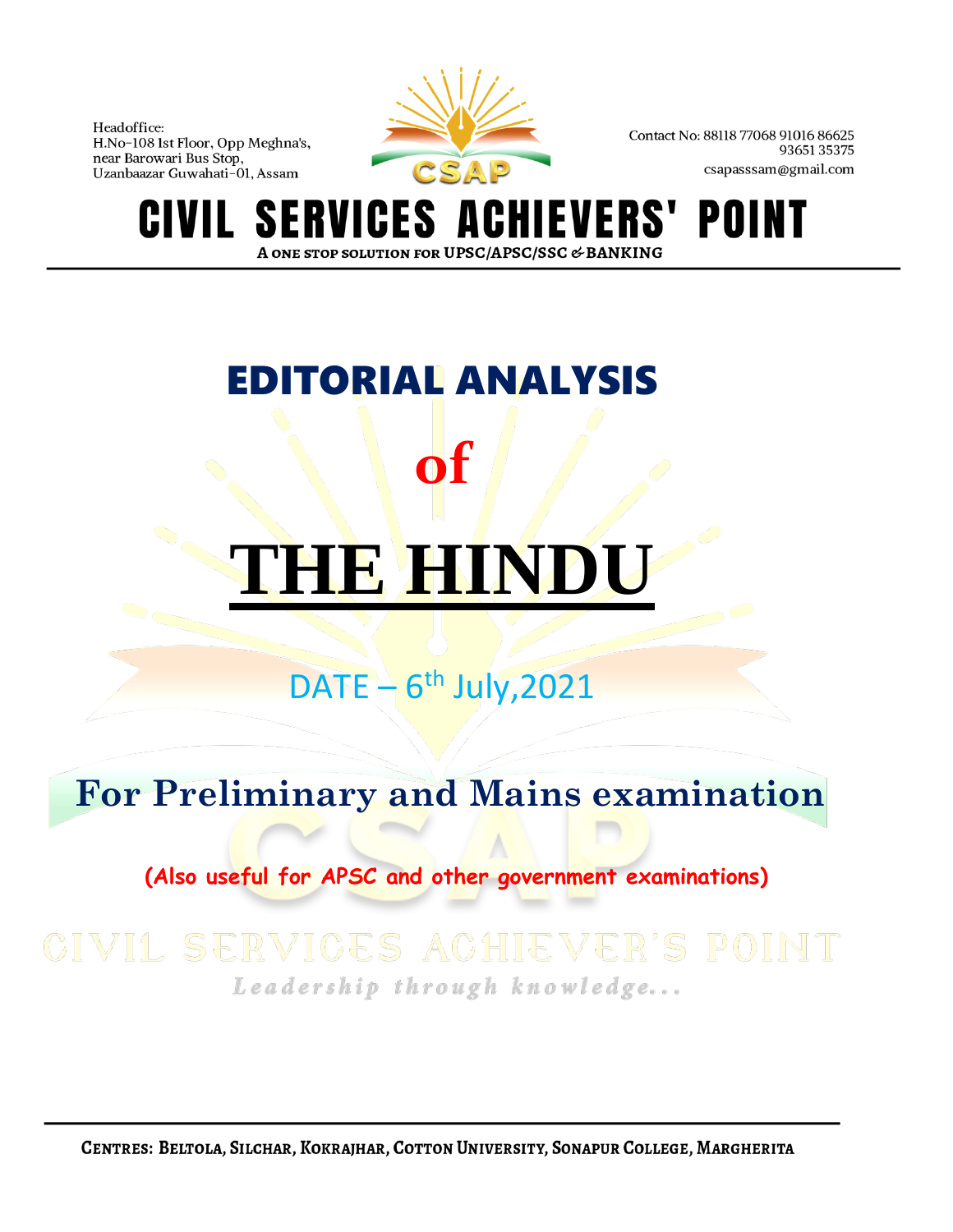

Contact No: 88118 77068 91016 86625 9365135375 csapasssam@gmail.com

#### HIEVERS' POINT **SERVICES AO** CIVIL A ONE STOP SOLUTION FOR UPSC/APSC/SSC & BANKING

## *EDITORIALS*

- *Will a national judiciary work? (GS 2 – Polity and Governance)*
- *Crafting a unique partnership with Africa (GS 2 – India – Africa relations)*

# Leadership through knowledge...

CENTRES: BELTOLA, SILCHAR, KOKRAJHAR, COTTON UNIVERSITY, SONAPUR COLLEGE, MARGHERITA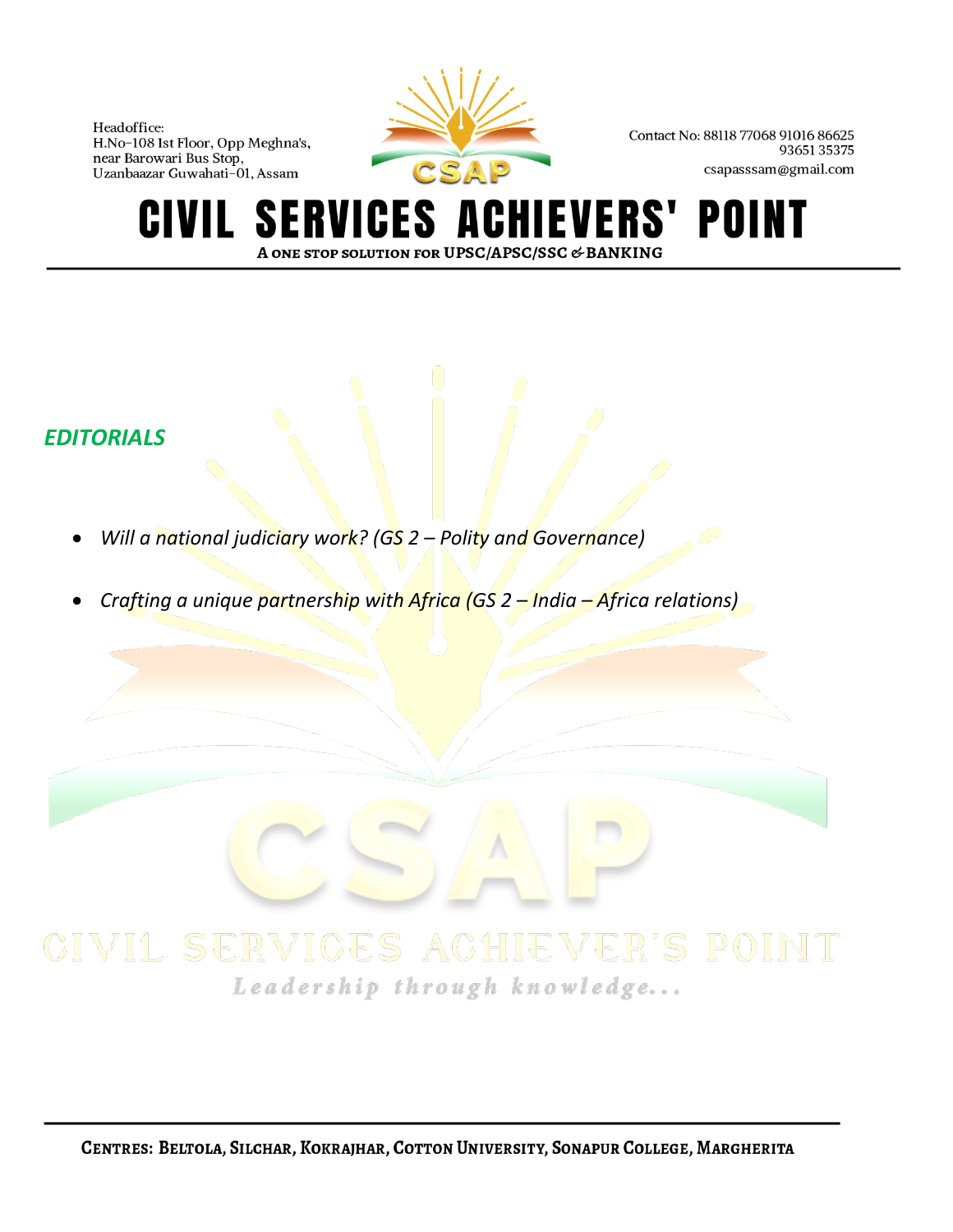

Contact No: 88118 77068 91016 86625 9365135375 csapasssam@gmail.com

#### **ERVICES A IEVERS'** POINT A ONE STOP SOLUTION FOR UPSC/APSC/SSC & BANKING

## **Will a national judiciary work?**

### **Context**

- The Union government appears to be steadfast in its resolve to implement reforms in recruitment and appointment to the subordinate judicial services.
- In 2019, it spearheaded a consultative process for the creation of the All India Judicial Service (AIJS). Initially, only four States and two High Courts supported the proposal. Eight States rejected it, five suggested changes, and 11 are yet to respond.
- Recently, the Centre took the ordinance route to effect changes in the appointment of members to various tribunals.
- In a single stroke, it abolished several tribunals. The manner of appointment of members to the remaining tribunals underwent a sea change. It is likely that the ordinance may not pass judicial scrutiny in light of the Supreme Court's judgment in Rojer Mathew v. South Indian Bank (2019).

### **Constitutional perspective**

- Article 233(1) of the Constitution lays down that "appointments of persons to be, and the posting and promotion of, district judges in any State shall be made by the Governor of the State in consultation with the High Court exercising jurisdiction in relation to such State".
- The 42nd Constitutional amendment in 1976 amended Article 312 (1) empowering Parliament to make laws for the creation of one or more All-India Services, including an AIJS, common to the Union and the States.
- However, Clause 3 of Article 312 places a restriction that such a service shall not include a post inferior to that of a district judge. The amendment also brought about a significant change in the Seventh Schedule — Entry 3 of List II in its entirety was placed as Entry 11A in List III.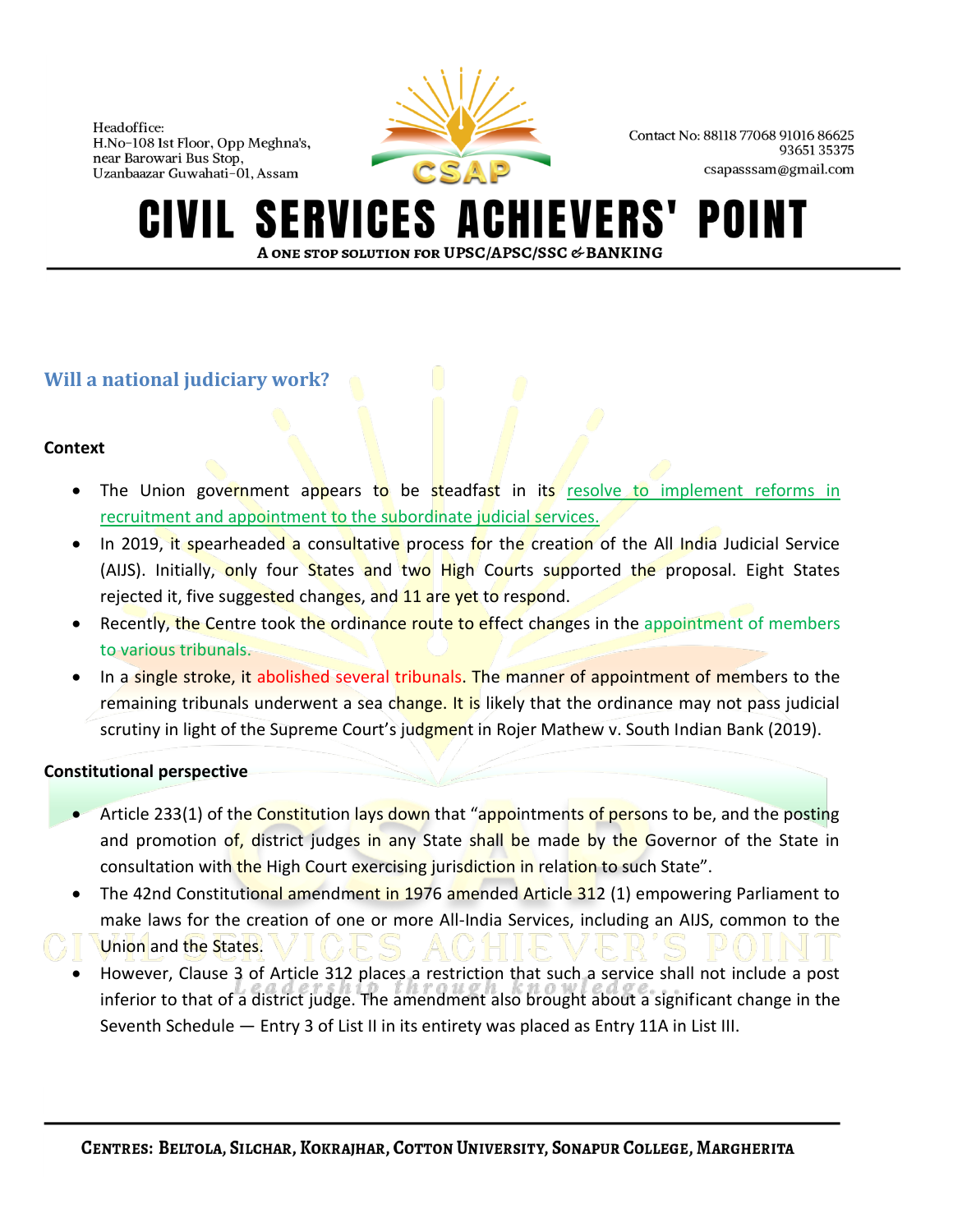

Contact No: 88118 77068 91016 86625 9365135375 csapasssam@gmail.com

#### **SERVICES ACHIEVERS'** POINT IVIL I A ONE STOP SOLUTION FOR UPSC/APSC/SSC & BANKING

- This paves the way for Parliament to enact laws with regard to 'Administration of Justice; constitution and organisation of all courts, except the Supreme Court and the High Courts'.
- Post-Emergency, amendment to Article 312 (1) has escaped parliamentary scrutiny.
- A dichotomy exists with regard to Articles 233 and 312. What was essentially intended to be the prerogative of the State will now be the prerogative of the Union.
- If the fundamental power of the States to make such rules and govern the appointment of district judges is taken away, it may be against the principle of federalism and the basic structure doctrine.
- The First Law Commission deliberated upon this, but it was only in 1972 that the issue gained momentum. The views of the Chief Justice of India and the Law Commission reports perhaps paved the way to bring in the 42nd constitutional amendment.
- It was only in 1986 that the Law Commission resurrected the issue and deliberated upon the objections. The primary fear was that promotional avenues of the subordinate judiciary would be severely curtailed. Fifty per cent of the posts of district judges are to be filled by promotion from the subordinate judicial service, thus leaving open the remaining for direct recruitment.
- Another fundamental concern was the language barrier. The Union Law Minister has extolled AIJS to be an ideal solution for equal representation of the marginalised and deprived sections of society.
- Most States already have a reservation policy in force. Tamil Nadu provides for a roster-based reservation of 69%, of which 30% is for women. Uttar Pradesh merely provides 20% reservation for women and the AIJS may therefore benefit States like U.P. Arguments that the AIJS will reduce judicial delays do not hold water as the subordinate courts are the crucial point of delays owing to the existence of large vacancies.
- In the early 1960s, the issue was debated during the Chief Justices Conference and was favoured by the eminent body, but many States and High Courts opposed it.
- The First National Judicial Pay Commission found that it would be in the interest and the health of the judiciary to form an AIJS. The report supported and reiterated the recommendations of the 14th Law Commission.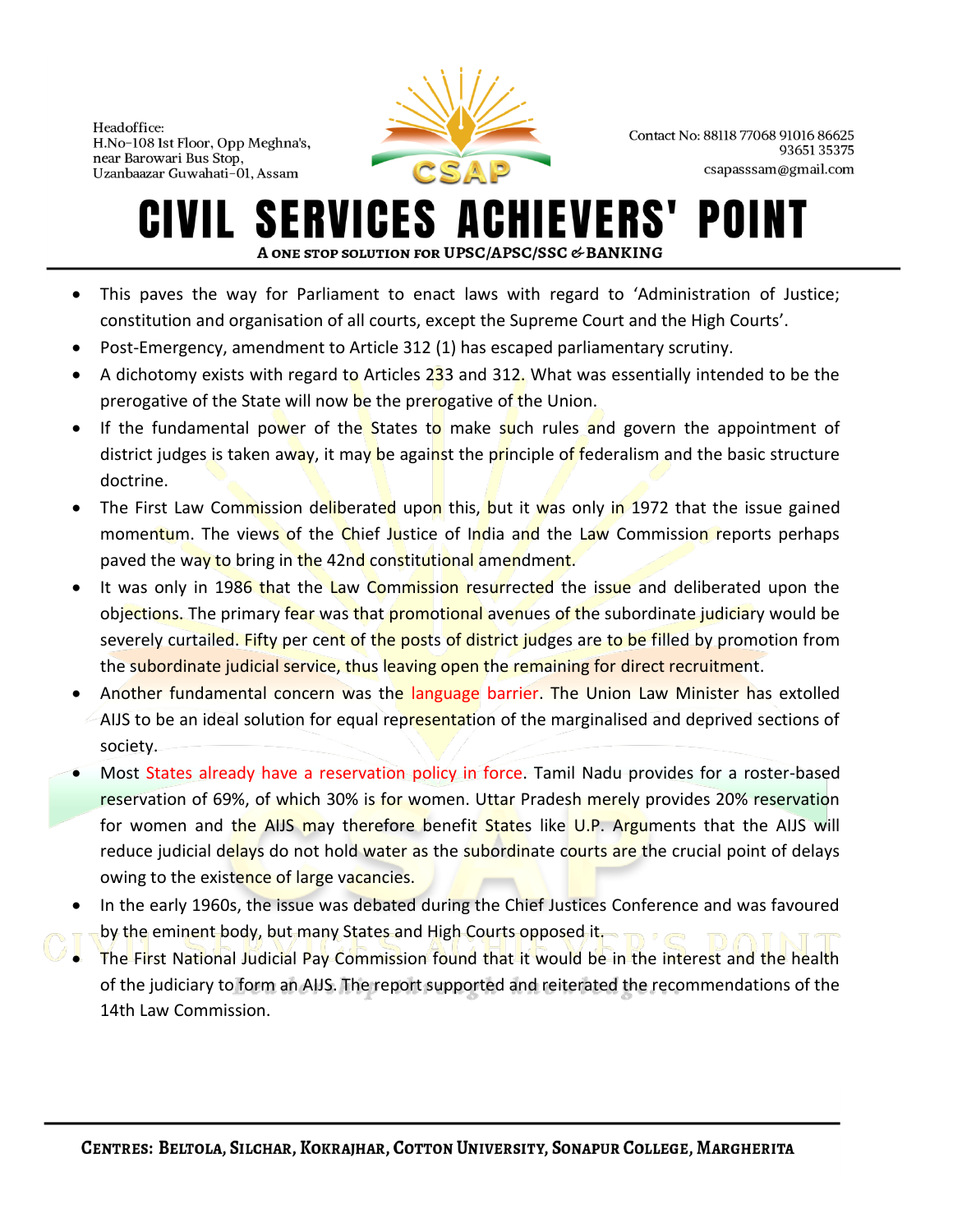

Contact No: 88118 77068 91016 86625 9365135375 csapasssam@gmail.com

# ERVICES A **A ONE STOP SOLUTION FOR UPSC/APSC/SSC & BANKING**

- In the All-India Judges case in 1992 the apex court had opined that the recommendations of the Law Commission should be examined and implemented. The issue was again discussed in All India Judges Association Vs. Union of India (2002).
- The court accepted most recommendations of the Shetty Commission and directed the government to implement the judgment.
- Any groundbreaking reform is bound to receive criticism. The National Commission constituted for review of the Constitution headed by luminaries including Justice H.R. Khanna, Justice B.P. Jeevan Reddy and K. Parasaran, the then Attorney General, had suggested a paradigm shift in the approach of the Union.
- The feasibility of the AIJS in the current context requires to be studied, especially when reliance is placed upon archaic reports of the Law Commission. It is for the Union to dispel doubts and at the same time give wings to the aspirations of all stakeholders when implementing the proposal. It, however, remains to be seen if the AIJS would be like the proverbial curate's egg.



CENTRES: BELTOLA, SILCHAR, KOKRAJHAR, COTTON UNIVERSITY, SONAPUR COLLEGE, MARGHERITA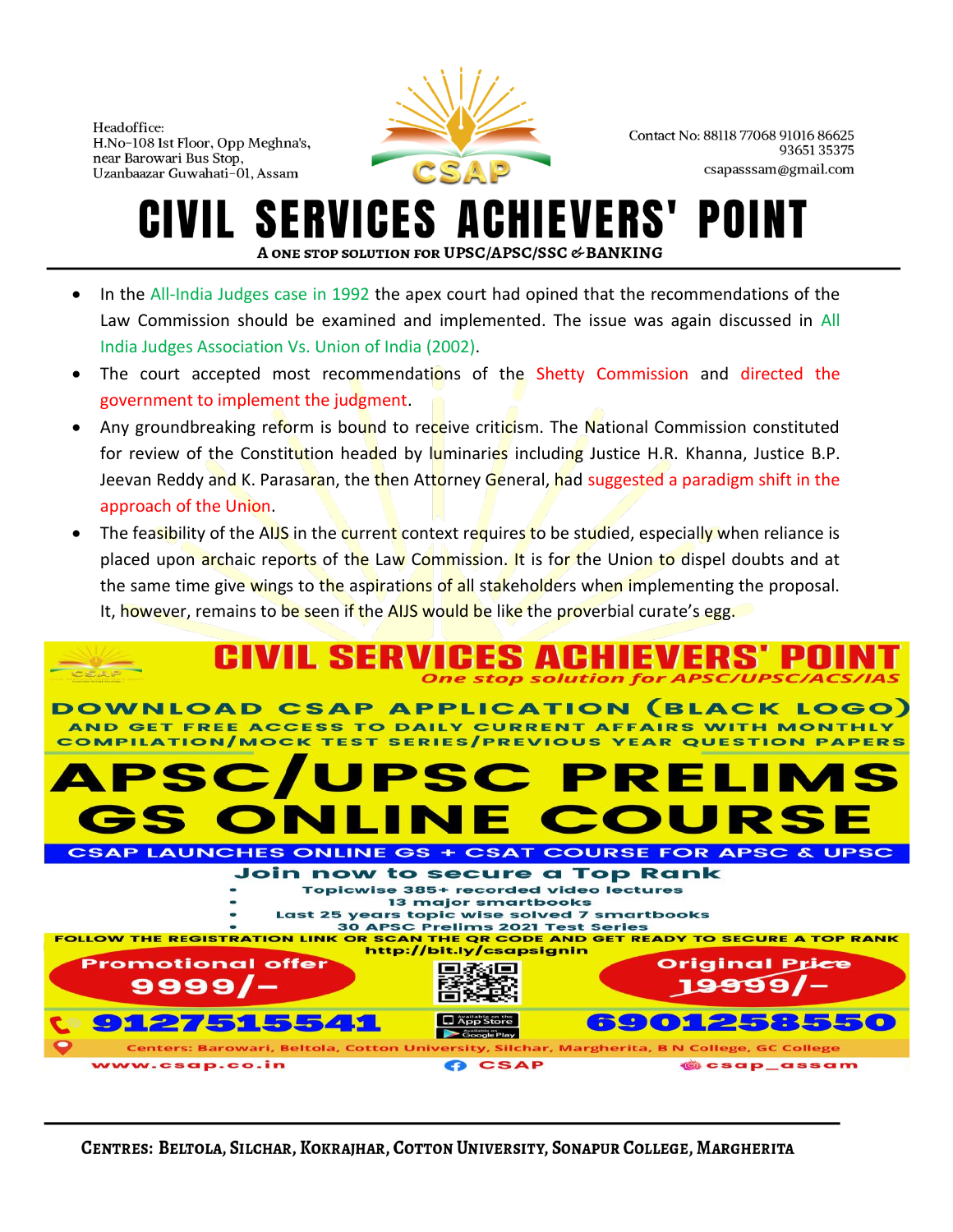

Contact No: 88118 77068 91016 86625 9365135375 csapasssam@gmail.com

#### **ERVICES A IEVERS'** POII A ONE STOP SOLUTION FOR UPSC/APSC/SSC & BANKING

## **Crafting a unique partnership with Africa (GS 2 – India – Africa relations)**

### **Context**

- "A historical solidarity is today a modern partnership," tweeted External Affairs Minister S. Jaishankar during his recent trip to Kenya.
- Critical to its foreign policy matrix, New Delhi's engagement with the African continent has been multifaceted, with projects implemented under Indian lines of credit, capacity-building initiatives, and cooperation in a range of sectors.
- As an importer of fruits, nuts, grains and pulses from the continent, Indian congruence with African countries in the agriculture sector is expanding.
- With 65% of the world's uncultivated arable land, employing over 60% of the workforce, and accounting for almost 20% of Sub-Saharan Africa's GDP, agriculture is critical to Africa's economy. The African Continental Free Trade Area agreement is expected to improve cost competitiveness by removing tariffs.
- As this relationship enters the post-pandemic world, it is vital to prioritise and channel resources into augmenting partnership in agriculture.
- This is crucial given its unexplored potential, centrality to global food security, business prospects and to provide credible alternatives to the increasing involvement of Chinese stakeholders in the sector.

**Analysing Chinese engagement** 

• Evaluating the approaches that Chinese corporations, small and medium-sized enterprises and entrepreneurs adopt has provided a layered perspective of the sociopolitical, economic and environmental impact of Chinese engagement.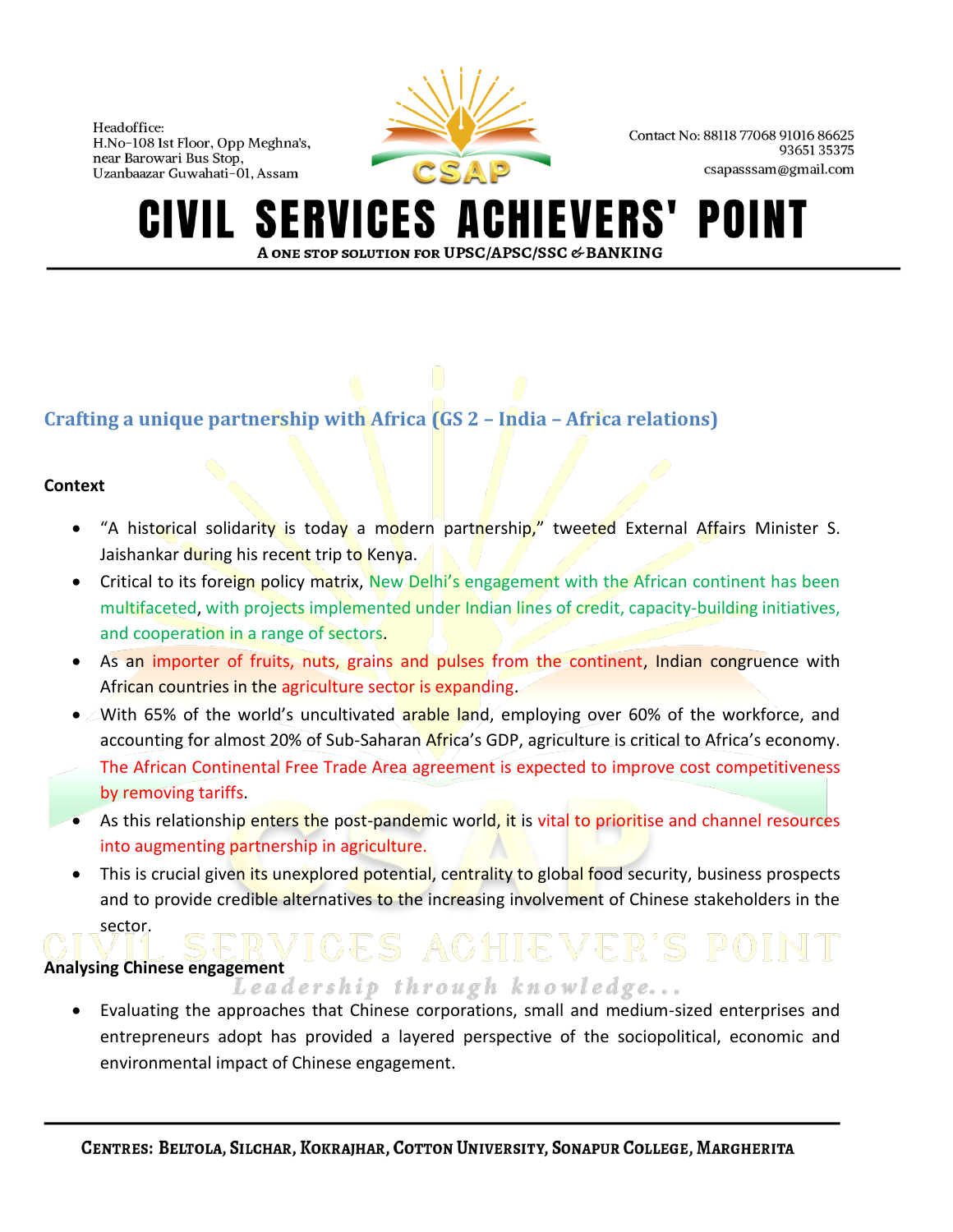

Contact No: 88118 77068 91016 86625 9365135375 csapasssam@gmail.com

#### ERVICES ACI **SI IEVERS'** POII IVIL. A ONE STOP SOLUTION FOR UPSC/APSC/SSC & BANKING

- Today, China is among Africa's largest trading partners. It is also Africa's single biggest creditor.
- Its corporations dominate the region's infrastructure market and are now entering the agri-infra sector. Increasingly critical to China's global aspirations, its engagement in African agriculture is taking on a strategic quality.
- Therefore, dismissing Beijing's engagement in African agriculture as inconsequential for New Delhi would be unwise. While access to Africa's natural resources, its untapped markets and support for 'One China Policy' are primary drivers of Chinese engagement with the region, there are other factors at play.
- Chinese-built industrial parks and economic zones in Africa are attracting low-cost, labour intensive manufacturing units that are relocating from China.
- Chinese engineers interviewed spoke of how their operations in Africa are important to accumulate global experience in management, risk and capital investments. Not only are they willing to overlook short-term profits in order to build 'brand China', but they want to dominate the market in the long term, which includes pushing Chinese standards in host countries.
- Chinese tech companies are laying critical telecommunications infrastructure, venture capital funds are investing in African fintech firms, while other smaller enterprises are expanding across the region.
- While many Chinese entities have been active in Africa's agricultural landscape for decades now, the nature, form and actors involved have undergone substantial change. In Zambia, Chinese firms are introducing agri-tech to combat traditional challenges, such as using drone technology to control the fall armyworm infestation.
- They have set up over 20 Agricultural Technology Demonstration Centers (ATDCS) in the continent where Chinese agronomists work on developing new crop varieties and increasing crop yields. These ATDCs partner with local universities, conduct workshops and classes for officials and provide training and lease equipment to small holder farmers.
- Chinese companies with no prior experience in agriculture are setting out to build futuristic ecological parks while others are purchasing large-scale commercial farms. Furthermore, African agriculture experts, officials and farmers are provided opportunities to augment skills and be trained in China.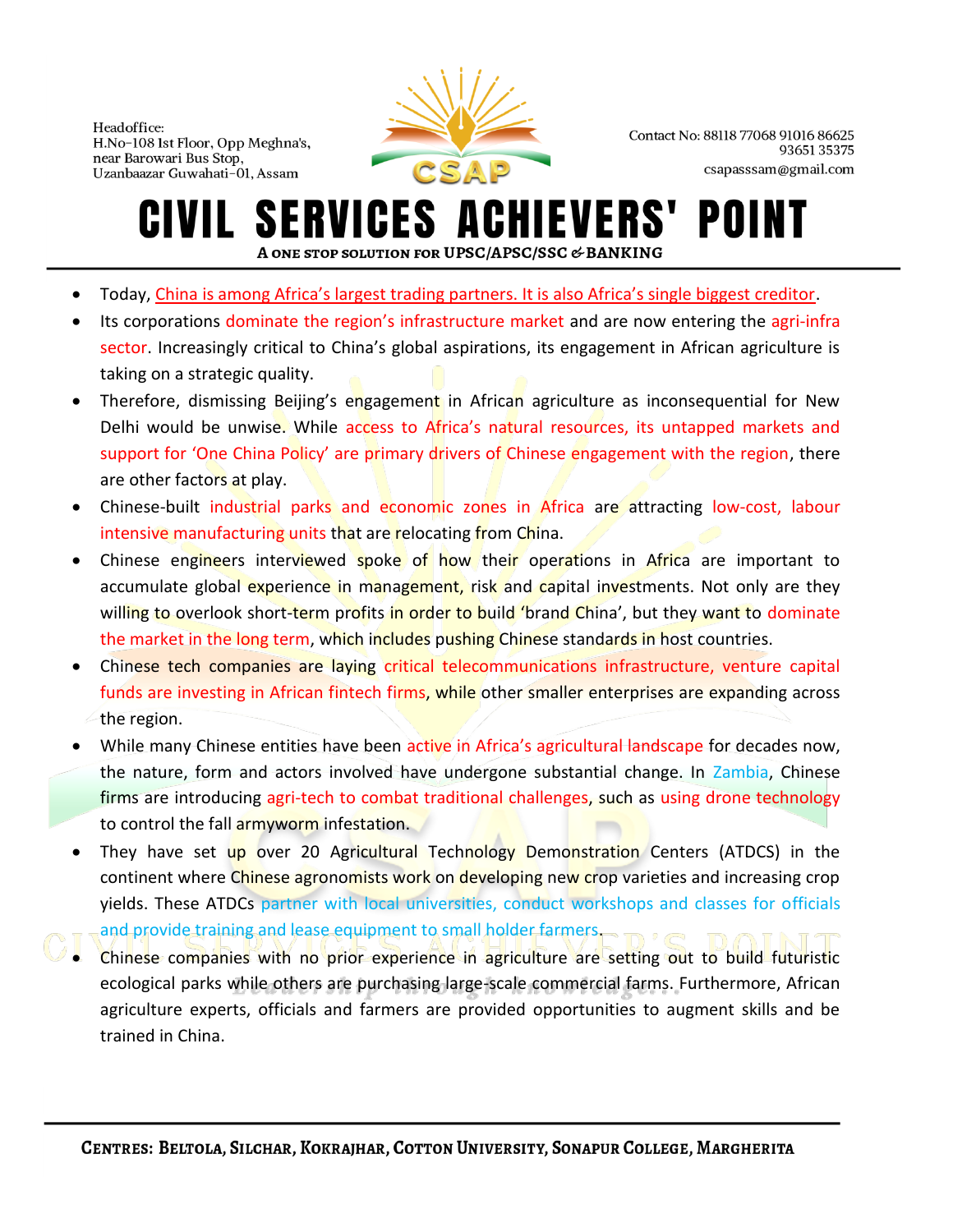

Contact No: 88118 77068 91016 86625 9365135375 csapasssam@gmail.com

#### **SERVICES ACHIEVERS'** POINT IVIL I A ONE STOP SOLUTION FOR UPSC/APSC/SSC & BANKING

- The exponential growth in the China-Africa economic ties and the emergence of Beijing as an alternate to traditional western powers has motivated change in perceptions across groups.
- Also Africa-China relations are becoming complex with a growing, insular diaspora, lopsided trade, looming debt, competition with local businesses and a negative perception accompanied by greater political and socioeconomic interlinkages.
- Examining Chinese interactions also provides cues on what not to do. The Chinese and African experts working in ATDCs seemingly operate in silos. On occasion, there seems to be a gap between skills transferred in China and the ground realities in Africa.
- In some cases, the technology taught in China is not available locally and in others, there is inability to implement lessons learnt due to the absence of supporting resources. Larger commercial farms run by Mandarin-speaking managers and the presence of small-scale Chinese farmers in local markets aggravates socio-cultural stresses.

### **Takeaways for India**

- India-Africa agricultural cooperation currently includes institutional and individual capacitybuilding initiatives such as the India-Africa Institute of Agriculture and Rural development in Malawi, extension of soft loans, supply of machinery, acquisition of farmlands and the presence of Indian entrepreneurs in the African agricultural ecosystem.
- Indian farmers have purchased over 6,00,000 hectares of land for commercial farming in Africa. Sub-national actors are providing another model of cooperation in agriculture.
- Consider the case of the Kerala government trying to meet its steep requirement for raw cashew nuts amounting to 8 lakh tonnes a year with imports from countries in Africa to complement its production capacity currently limited to 0.83 lakh tonnes.
- There are also proposals to create a jointly-owned brand of Africa-Kollam cashews. Similar ideas could encourage State governments and civil society organisations to identify opportunities and invest directly.
- There is also promise in incentivising Indian industries to tap into African agri-business value chains and connecting Indian technology firms and startups with partners in Africa. The transformative power of innovative and disruptive technology has been evident in the African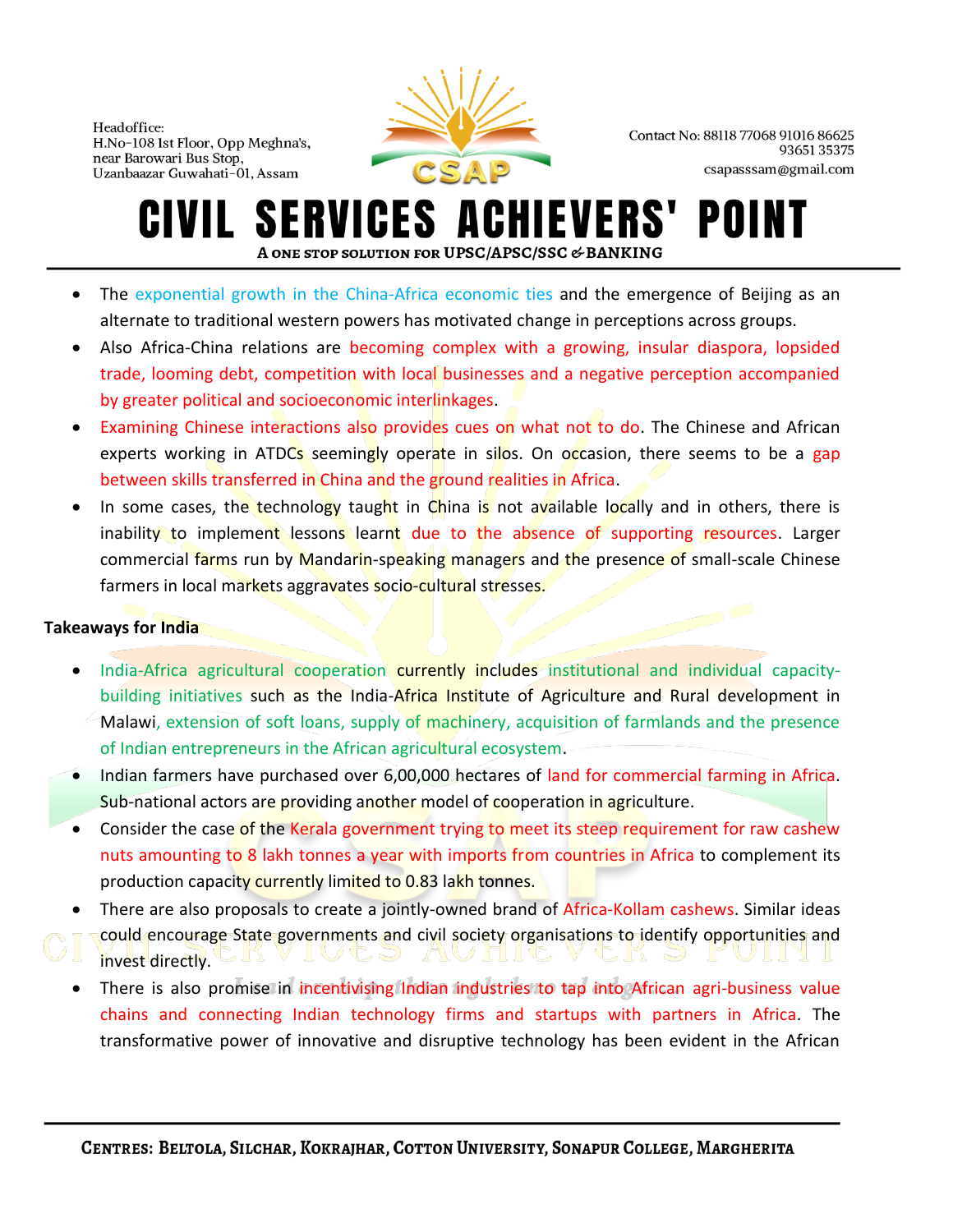

Contact No: 88118 77068 91016 86625 9365135375 csapasssam@gmail.com

#### ERVICES A **IEVERS'** POII GIVIL NT A ONE STOP SOLUTION FOR UPSC/APSC/SSC & BANKING

agri-tech sector as the startup ecosystem in the continent enjoyed a 110% growth between 2016 and 2018.

- In the past year, despite the pandemic, the sector witnessed a record increase in investments. A thorough impact assessment needs to be conducted of the existing capacity-building initiatives in agriculture for India to stand in good stead.
- This could include detailed surveys of participants who have returned to their home countries. Country-specific and localised curriculum can be drawn up, making skill development demandled.
- While India's Africa strategy exists independently, it is important to be cognisant of China's increasing footprint in the region. Beijing's model, if successful here, could be heralded as a replica for the larger global south.
- It is important to note, however, that prominent African voices have emphasised that their own agency is often overlooked in global discourse on the subject. In that sense India has consistently chosen well to underline the development partnership to be in line with African priorities. It is pertinent, therefore, that we collectively craft a unique modern partnership with Africa.

# Leadership through knowledge...